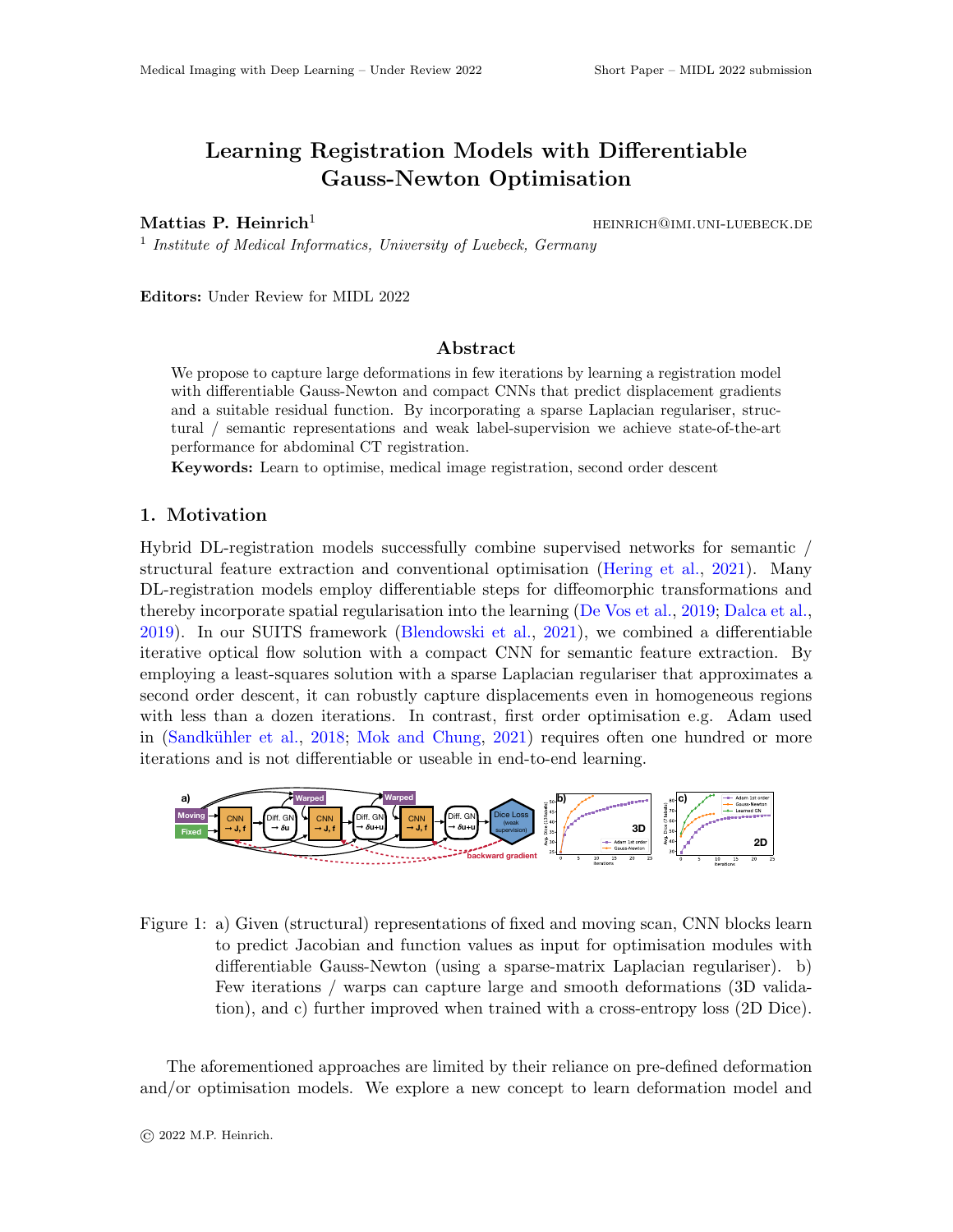#### **HEINRICH**

gradient computations for iterative least-square solvers. Our second order Gauss-Newton optimisation can reach performance comparable to state-of-the-art for abdominal registration in few iterations when using pre-trained semantic features and a carefully hand-tuned gradient and deformation model. In addition, we show that we can improve the performance with an automatically learned registration model in an end-to-end fashion using the proposed differentiable Gauss-Newton optimisation and reasonable initial constraints. Code and data is available at <https://github.com/mattiaspaul/LearnGN>.

#### 2. Gauss-Newton for DL-based registration

Here, we aim to learn an optimisation model for pre-defined features, which are obtained from an nnUNet [\(Isensee et al.,](#page-2-6) [2021\)](#page-2-6) but could without loss of generalisation be any mapping  $\varphi$  from input scans to (multichannel) tensors: structural representations, corner distinctiveness, vesselness filters, contrast-invariant self-similarities, semantic features, distance maps, and more. We convert multi-label segmentations into a single signed Euclidean distance map that only distinguishes fore- and background. Next, we aim to register two abdominal scans across subjects as laid out for Task 3 of Learn2Reg 2020 [\(Hering et al.,](#page-2-0)  $2021$  $2021$ ). Following Gauss-Newton least-squares optimisation<sup>1</sup> we may find an approximate and unique minimiser for  $\frac{1}{2}f(x)^T f(x)$  by solving for  $(J^T J)\delta u = -J^T f$  in few iterations with  $\mathbf{u} := \mathbf{u} + \alpha \delta \mathbf{u}$ . Where **J** is the Jacobian (displacement grid gradients), **f** the function value (difference between warped and fixed representation) and  $\alpha=1$ . A diffusion regulariser based on the sparse Laplacian is employed, which requires the solution of a sparse linear system to avoid inverting  $(\mathbf{J}^T \mathbf{J})$  and enables the filling in of displacements into homogeneous regions. In our experiments, we perform 45 inter-subject registrations using a coarse grid with stride 4 and the same automatic distance maps. Adam optimiser with  $25$  $25$  iterations<sup>2</sup> reaches 50.7% validation Dice across 13 (small) anatomies and is outperformed in only 10 iterations by the proposed second-order Gauss-Newton with  $D = 52.9\%$  (4th rank /13 in challenge based on overlap). Both improve over supervised VoxelMorph  $(D = 43.9\%).$ 

#### 3. Differentiable GN for learning registration models

As detailed in [\(Blendowski et al.,](#page-2-3) [2021\)](#page-2-3) the derivative of each Gauss-Newton step can also be computed by solving another sparse equation system, which can be drastically speeded-up using GPUs: cupyx.scipy.sparse.linalg.cg, leaving us with a choice for defining (spatial) gradients J of the warped features with respect to a (coarse) deformation and the (residual) function values f. A reasonable choice are finite difference stencils and smoothing kernels but our end-to-end training enables us to further fine-tune them using a compact trainable CNN. For this proof-of-concept, we restricted ourselves to two-layer CNNs and used only 2D coronal CT slices of the abdomen and their respective semantic features (with 7 visible labels). Architectural details can be found in our source-code. Nevertheless, the extension to 3D is straightforward and the run time for each training iteration would be less than a second. As shown in Fig. [1](#page-0-0) multiple iterative warps and CNN-based gradient predictions can be concatenated - with differentiable Gauss-Newton

<span id="page-1-0"></span><sup>1.</sup> http://www2.imm.dtu.dk/pubdb/edoc/imm3215.pdf

<span id="page-1-1"></span><sup>2.</sup> https://github.com/multimodallearning/convexAdam